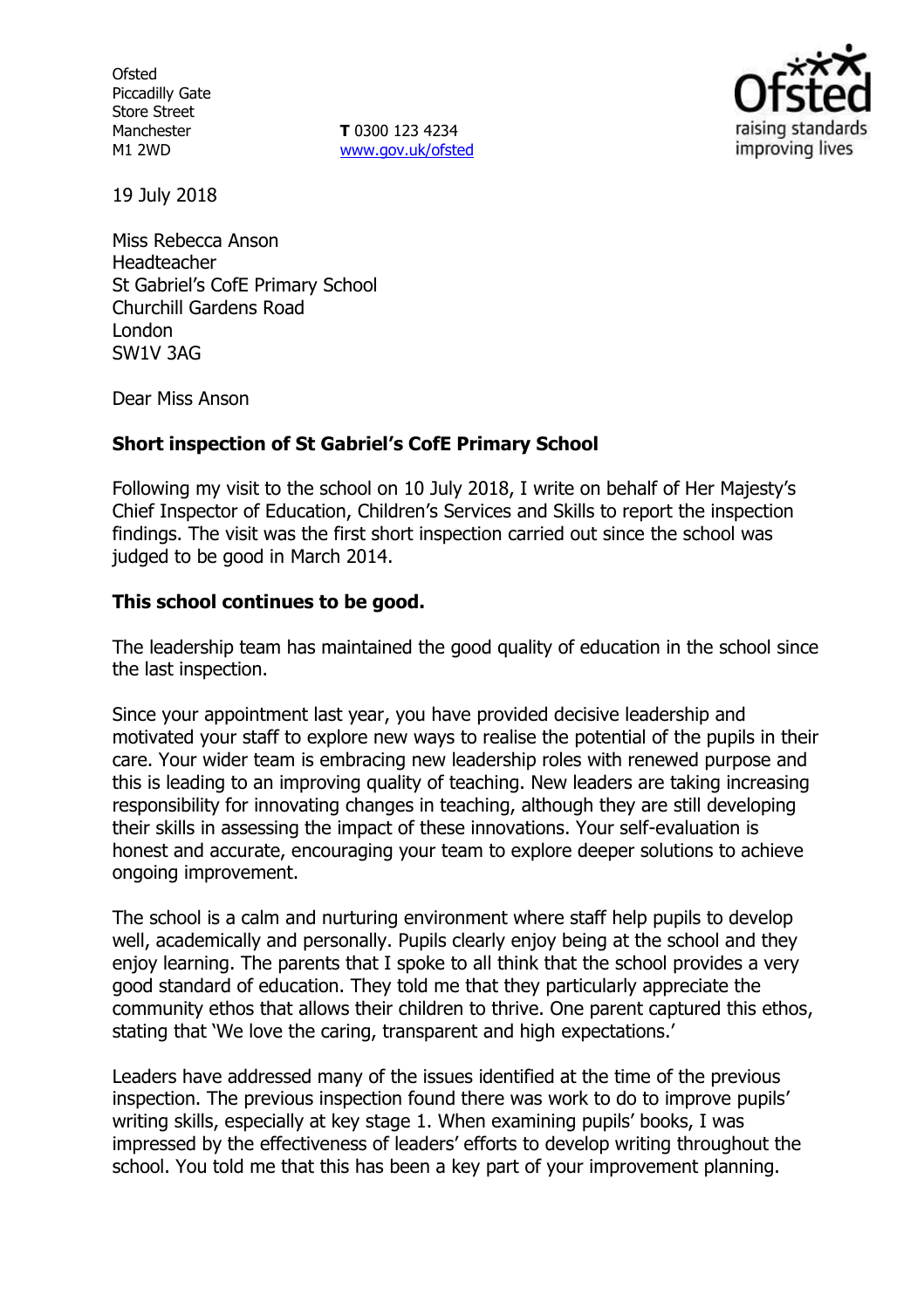

However, while much has been achieved, you recognise that some teaching does no develop language and communication skills well enough and pupils' progress in writing could be further strengthened.

The curriculum at St Gabriel's is broad and offers pupils a wide range of activities within the school. The wider 'creative curriculum' is varied, engaging and well planned, providing pupils with a wealth of opportunities to develop their interests and skills across different subjects. Through such opportunities, you raise pupils' aspirations and ensure that they are well prepared for the next stage of their education.

The behaviour I saw, throughout the school, in and outside lessons, was exemplary. Pupils are welcoming, well-mannered and polite. Their positive attitudes to learning make a notable contribution to their progress in the classroom. In an assembly on the theme of 'compassion', I saw how pupils' spiritual, moral, social and cultural development, including their understanding of British values, is an intrinsic part of the work of the school.

All pupils who spoke to me were extremely positive about their school. They talk with enthusiasm about their learning. They speak highly of their teachers, whose support they value. Pupils really appreciate the way that their teachers try to make learning fun and engaging.

Outside of the classroom, you have created a stimulating, lively space for the pupils to thrive. The combination of a range of exciting play opportunities, alongside quieter spaces, where I saw pupils reading quietly, is appreciated by all the school community. Pupils' creative work on display around the school is of high quality and reflects a school at the heart of its community.

Governors are enthused by your leadership. They are clear about the strengths and areas for development, and support and challenge you and your leadership team well. They are informed about the school's work through a range of external reviews and their own regular visits. Consequently, they recognise that leaders' evaluations could be sharper in assessing the impact of teaching on outcomes for all groups of pupils.

## **Safeguarding is effective.**

You and your leadership team ensure that all safeguarding arrangements are robust and fit for purpose. There is a strong culture of safeguarding in the school, backed up by robust record-keeping. Pupils talk knowledgeably about the opportunities that they have to learn about staying safe online. They told me that they feel confident that all pupils from different backgrounds, cultures or beliefs are accepted by their peers. They also said that bullying is rare but should it occur, staff deal with it quickly.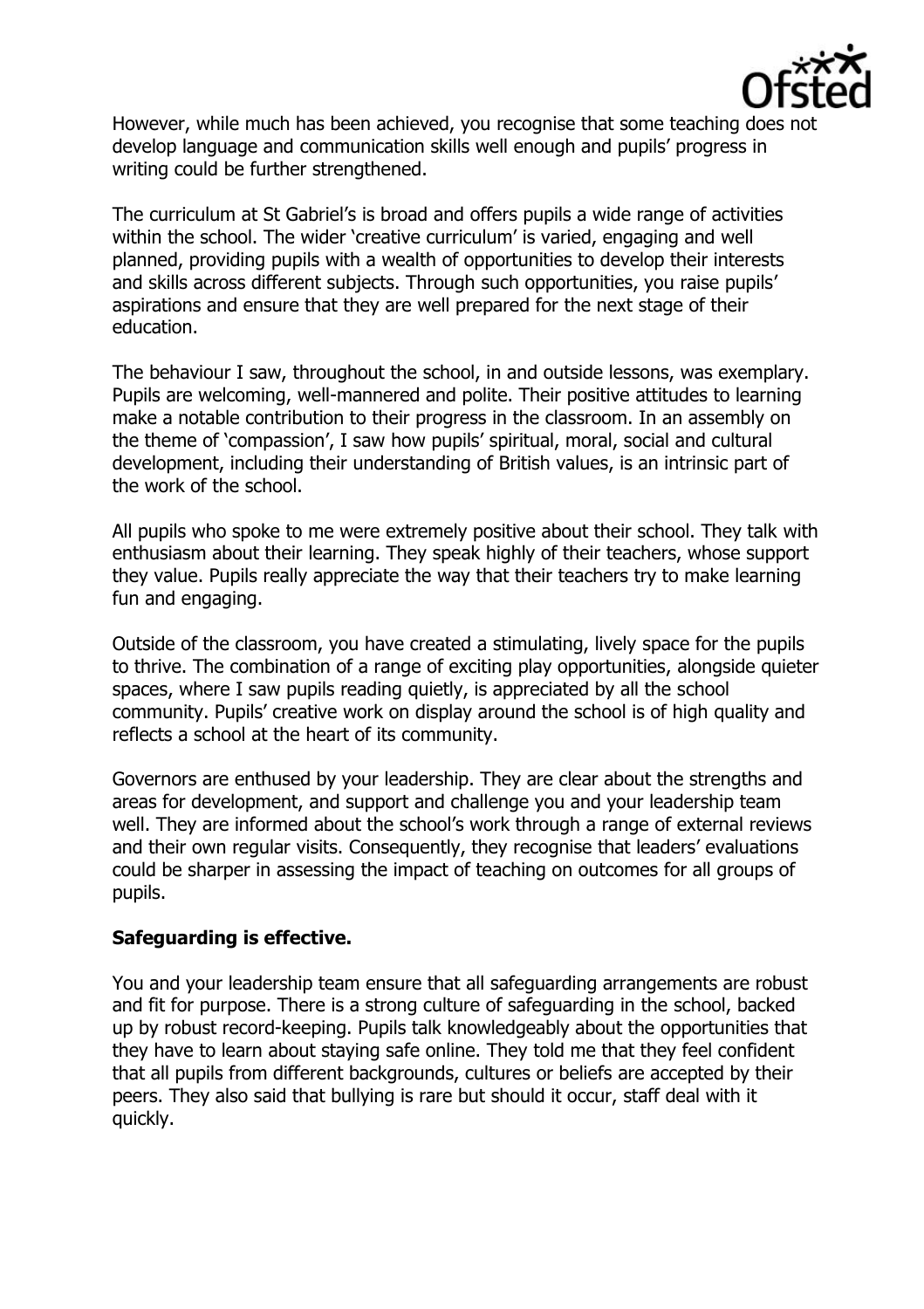

Leaders ensure that staff receive regular training and that those responsible for safeguarding and recruitment have appropriate and up-to-date qualifications. Governors receive relevant training and carry out monitoring visits to check on arrangements for safeguarding. Leaders show vigilance in ensuring that children are not missing from education, and attendance has improved consistently over recent years. Staff regularly discuss safeguarding arrangements at their meetings.

# **Inspection findings**

- At the start of this inspection, we agreed on a number of key lines of enquiry. The first looked at how effectively leaders are improving outcomes for the most able pupils in key stage 1. This was because in the past few years, the proportion of pupils who achieved the higher standard in reading, writing and mathematics was below the national average.
- The changes made to teaching and learning in reading, writing and mathematics, in key stage 1, have ensured that pupils' achievement at the highest standard has improved in 2018. Information that you provided showed that most-able pupils are currently now achieving greater depth in proportions that are more in line with the national expectation. However, although the most able pupils made good progress from their starting points, we agreed that pupils' attainment at the highest standard remains an area for further improvement.
- Leaders have ensured that teachers have opportunities to improve the accuracy of their assessments and use this information in their planning to meet pupils' needs. My scrutiny of pupils' work, and my observations in lessons with you, indicate that most of the activities set by teachers are well matched to the pupils' abilities. However, we agreed that in some year groups, teachers do not set tasks that are sufficiently challenging for pupils. This work is still ongoing and you acknowledge that this is an area that could improve further across the school.
- $\blacksquare$  The next area that I explored with you was the strong progress made by pupils during their time in key stage 2. Over the past three years, the progress made by the pupils who left the school has been well above average. In 2017, it warranted a congratulatory letter from the Minister of State for School Standards.
- Leaders have ensured that the teaching of writing at key stage 2 provides pupils with frequent opportunities to apply their writing skills in a range of subjects. Together with explicit objectives, teachers provide clear explanations and guidance which help pupils to write imaginatively, using well-chosen vocabulary and grammar. The wider creative curriculum at key stage 2 promotes extended writing and pupils demonstrate resilience in redrafting and editing their work. As a result, all groups of pupils, including disadvantaged pupils and pupils who have special educational needs and/or disabilities, have made swift progress.
- Leaders and teachers ensure that reading has a high profile across the school. Pupils read to me fluently and with expression. They enjoy reading and have a range of favourite authors. They enjoy the 'themed book corners' in their classrooms and rise to the challenge of more sophisticated reading choices.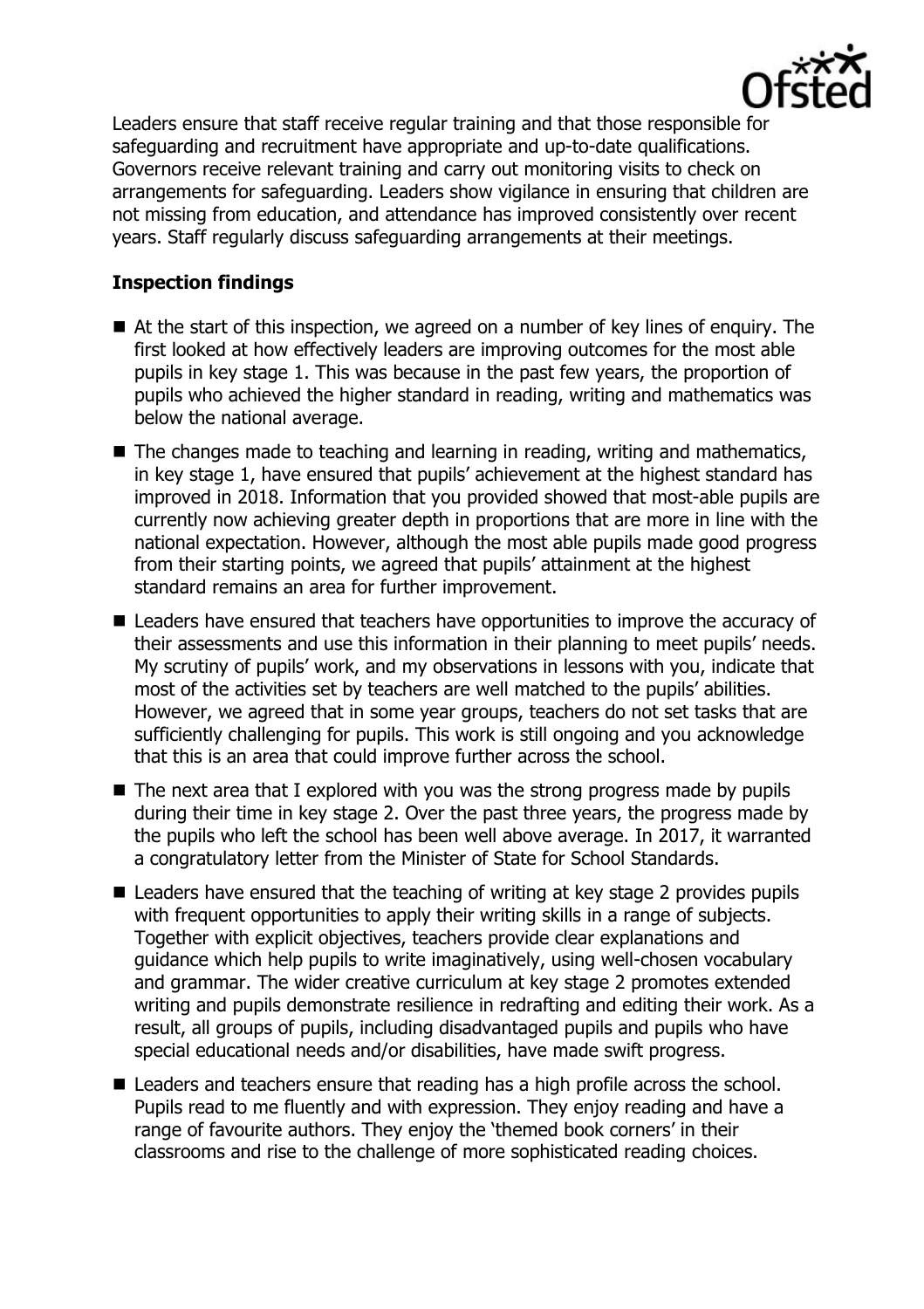

- Mathematics lessons provide pupils with effective challenge. For example, in Year 4, pupils tackled activities of varying difficulty as they converted word problems into mathematical algorithms. Pupils enjoy working at greater depths of understanding. This was demonstrated when one pupil in a Year 6 class remarked, 'Let's try the harder bit!'
- Leaders and governors have ensured that staff receive the training they need to continually improve outcomes for pupils. A range of relevant training and professional development opportunities for teachers has improved teaching, leading to these strong outcomes.
- Finally, you were able to demonstrate through the school's data, the provisional results released on the morning of the inspection, external reviews, and work that I looked at in pupils' books, that the progress for pupils currently in the school remains strong and sustained.

#### **Next steps for the school**

Leaders and those responsible for governance should ensure that:

- $\blacksquare$  new leaders are well supported to develop their skills so that they are consistent and sharp in furthering pupils' progress
- $\blacksquare$  the quality of teaching is consistent in raising and securing standards still further by ensuring that all pupils are challenged sufficiently to make the progress of which they are capable.

I am copying this letter to the chair of the governing body, the director of education for the Diocese of London, the regional schools commissioner and the director of children's services for Westminster. This letter will be published on the Ofsted website.

Yours sincerely

Jacques Szemalikowski **Ofsted Inspector**

## **Information about the inspection**

During the inspection, I met with you, your leadership team and middle leaders. I spoke by telephone to a representative of the local authority and the diocese, and met with the chair of the governing body alongside two further governors.

I met with a group of Year 5 and Year 6 pupils and talked with pupils at both breaktime and lunchtime. I spoke to a number of parents at the school gate and took account of comments in response to Ofsted's online survey, Parent View. I looked at a range of pupils' work. You accompanied me on visits to classrooms where together